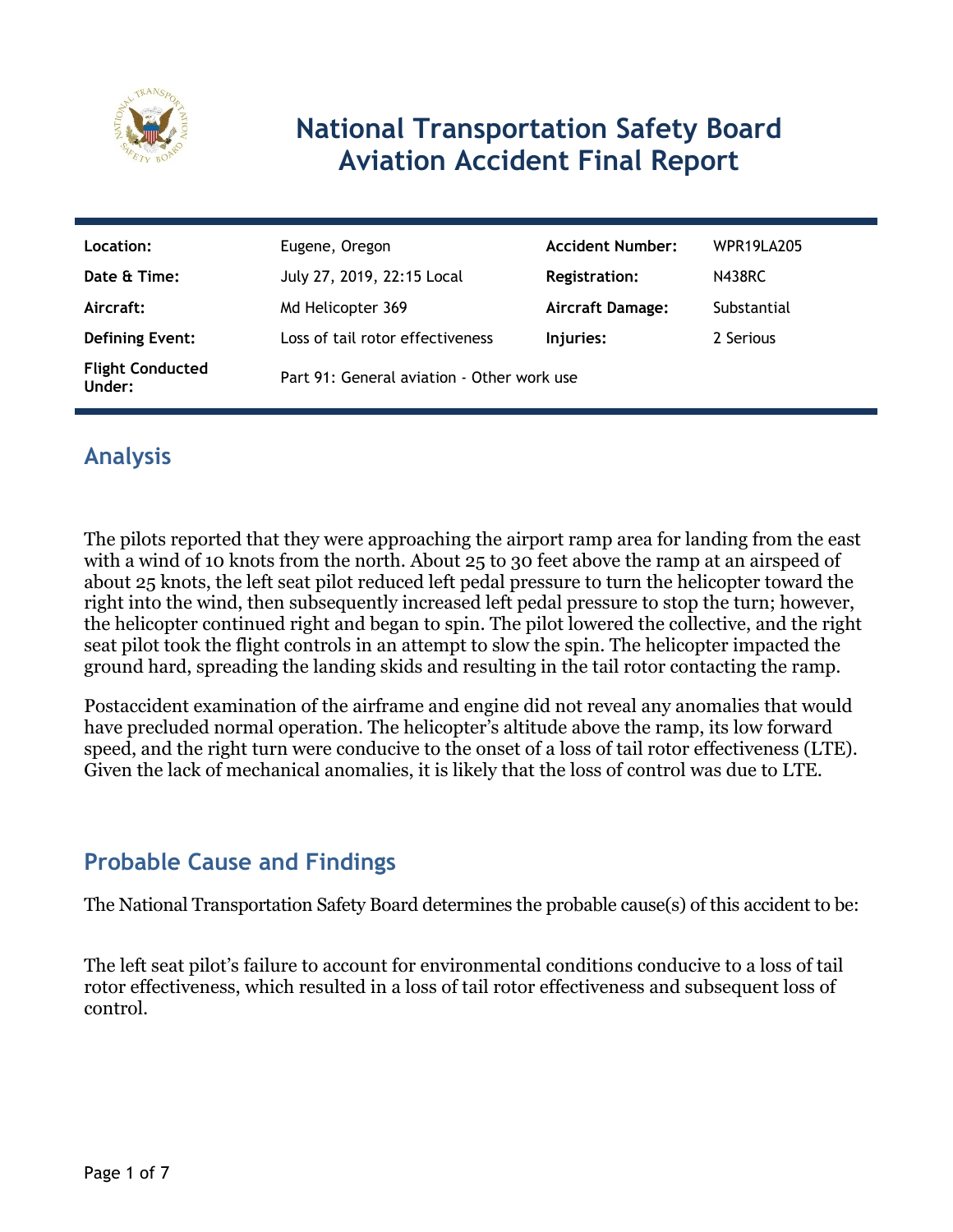### **Findings**

**Personnel issues** Aircraft control - Pilot

Aircraft **Aircraft** Prop/rotor parameters - Not attained/maintained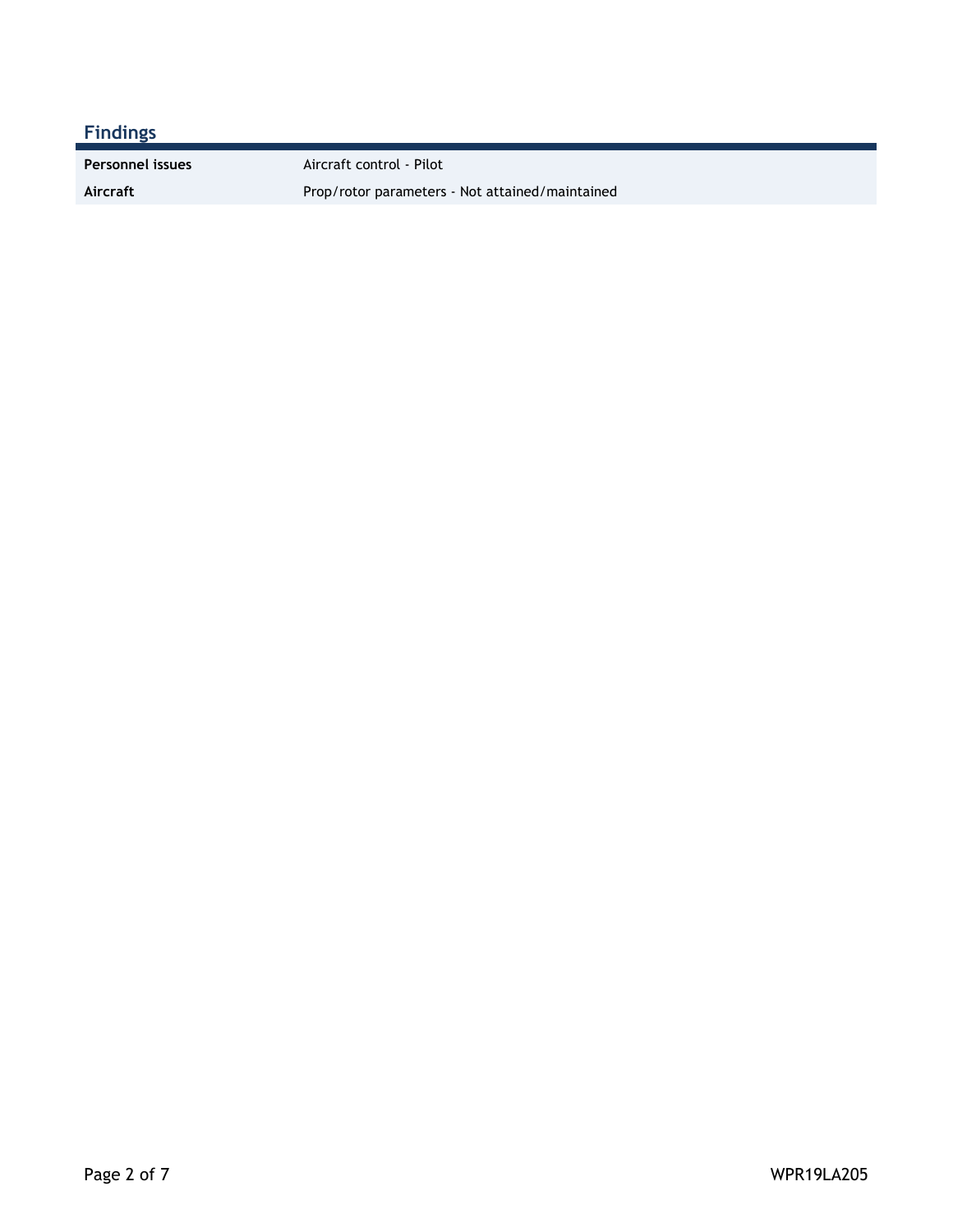#### **Factual Information**

On July 27, 2019, about 2215 Pacific daylight time, a McDonnell Douglas 369E helicopter, N438RC, was substantially damaged when it was involved in an accident near Eugene, Oregon. The two commercial pilots were seriously injured. The helicopter was operated as a Title 14 *Code of Federal Regulations* Part 91 positioning flight.

The pilots reported that they were approaching the airport ramp area for landing from the east with a wind of 10 knots from the north. About 25 to 30 feet above the ramp at an airspeed of about 25 knots, the left seat pilot reduced left pedal pressure to turn the helicopter toward the right into the wind, then subsequently increased left pedal pressure to stop the turn; however, the helicopter continued right and began to spin. The pilot lowered the collective, and the right seat pilot took the flight controls in an attempt to slow the spin. The helicopter impacted the ground hard, spreading the landing skids and resulting in tail rotor contact with the ramp.

Postaccident examination of the airframe and engine did not reveal any anomalies that would have precluded normal operation. The helicopter was mostly intact. Control continuity was established throughout the helicopter with no anomalies noted. Examination of the powertrain revealed a fracture of the main driveshaft flexible joint, and a fracture of the tail rotor driveshaft. All fracture features displayed signatures consistent with overstress.

Federal Aviation Administration Advisory Circular (AC) 90-95, *Unanticipated Right Yaw in Helicopters,* states, "Loss of tail rotor effectiveness (LTE) is a critical, low-speed aerodynamic flight characteristic which can result in an uncommanded rapid yaw rate which does not subside of its own accord and, if not corrected, can result in the loss of aircraft control."

In addition, the AC lists the conditions under which LTE may occur: "Any maneuver which requires the pilot to operate in a high-power, low airspeed environment with a left crosswind or tailwind…" and "There is greater susceptibility for LTE in right turns. This is especially true during flight at low airspeed since the pilot may not be able to stop the rotation."

| <b>History of Flight</b> |                                                   |
|--------------------------|---------------------------------------------------|
| Approach                 | Loss of tail rotor effectiveness (Defining event) |
| Approach                 | Collision with terr/obj (non-CFIT)                |
| Landing                  | Hard landing                                      |
|                          |                                                   |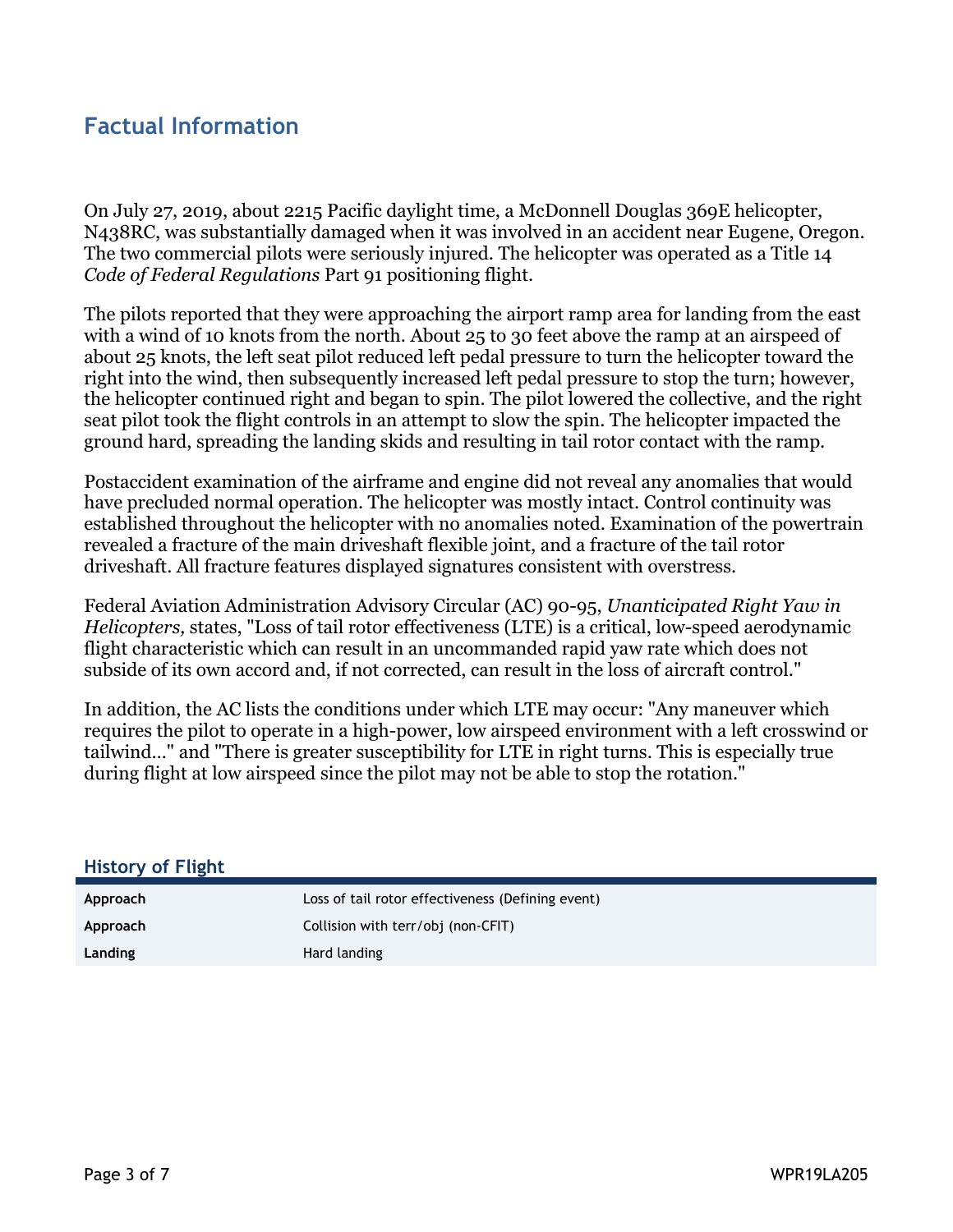#### **Pilot Information**

| Certificate:                     | Commercial                                                                                                                                                                                         | Age:                              | 49, Male       |
|----------------------------------|----------------------------------------------------------------------------------------------------------------------------------------------------------------------------------------------------|-----------------------------------|----------------|
| Airplane Rating(s):              | Single-engine land                                                                                                                                                                                 | Seat Occupied:                    | Left           |
| <b>Other Aircraft Rating(s):</b> | Helicopter                                                                                                                                                                                         | <b>Restraint Used:</b>            | 3-point        |
| Instrument Rating(s):            | Airplane; Helicopter                                                                                                                                                                               | <b>Second Pilot Present:</b>      | Yes            |
| Instructor Rating(s):            | None                                                                                                                                                                                               | <b>Toxicology Performed:</b>      | No             |
| <b>Medical Certification:</b>    | Class 2 With waivers/limitations                                                                                                                                                                   | Last FAA Medical Exam:            | April 10, 2019 |
| <b>Occupational Pilot:</b>       | Yes                                                                                                                                                                                                | Last Flight Review or Equivalent: | April 26, 2019 |
| <b>Flight Time:</b>              | 505 hours (Total, all aircraft), 14 hours (Total, this make and model), 398 hours (Pilot In<br>Command, all aircraft), 14 hours (Last 90 days, all aircraft), 7 hours (Last 30 days, all aircraft) |                                   |                |

# **Co-pilot Information**

| Certificate:                     | Airline transport; Commercial;<br>Flight instructor; Remote                                                    | Age:                              | 74, Male       |
|----------------------------------|----------------------------------------------------------------------------------------------------------------|-----------------------------------|----------------|
| Airplane Rating(s):              | Single-engine land; Single-engine<br>sea; Multi-engine land                                                    | Seat Occupied:                    | Right          |
| <b>Other Aircraft Rating(s):</b> | Helicopter                                                                                                     | <b>Restraint Used:</b>            | 3-point        |
| Instrument Rating(s):            | Airplane; Helicopter                                                                                           | <b>Second Pilot Present:</b>      | Yes            |
| Instructor Rating(s):            | Airplane multi-engine; Airplane<br>single-engine; Helicopter;<br>Instrument airplane; Instrument<br>helicopter | <b>Toxicology Performed:</b>      | No             |
| <b>Medical Certification:</b>    | Class 2 Unknown                                                                                                | Last FAA Medical Exam:            | March 15, 2017 |
| <b>Occupational Pilot:</b>       | Yes                                                                                                            | Last Flight Review or Equivalent: |                |
| <b>Flight Time:</b>              | 999999 hours (Total, all aircraft), 9999 hours (Total, this make and model)                                    |                                   |                |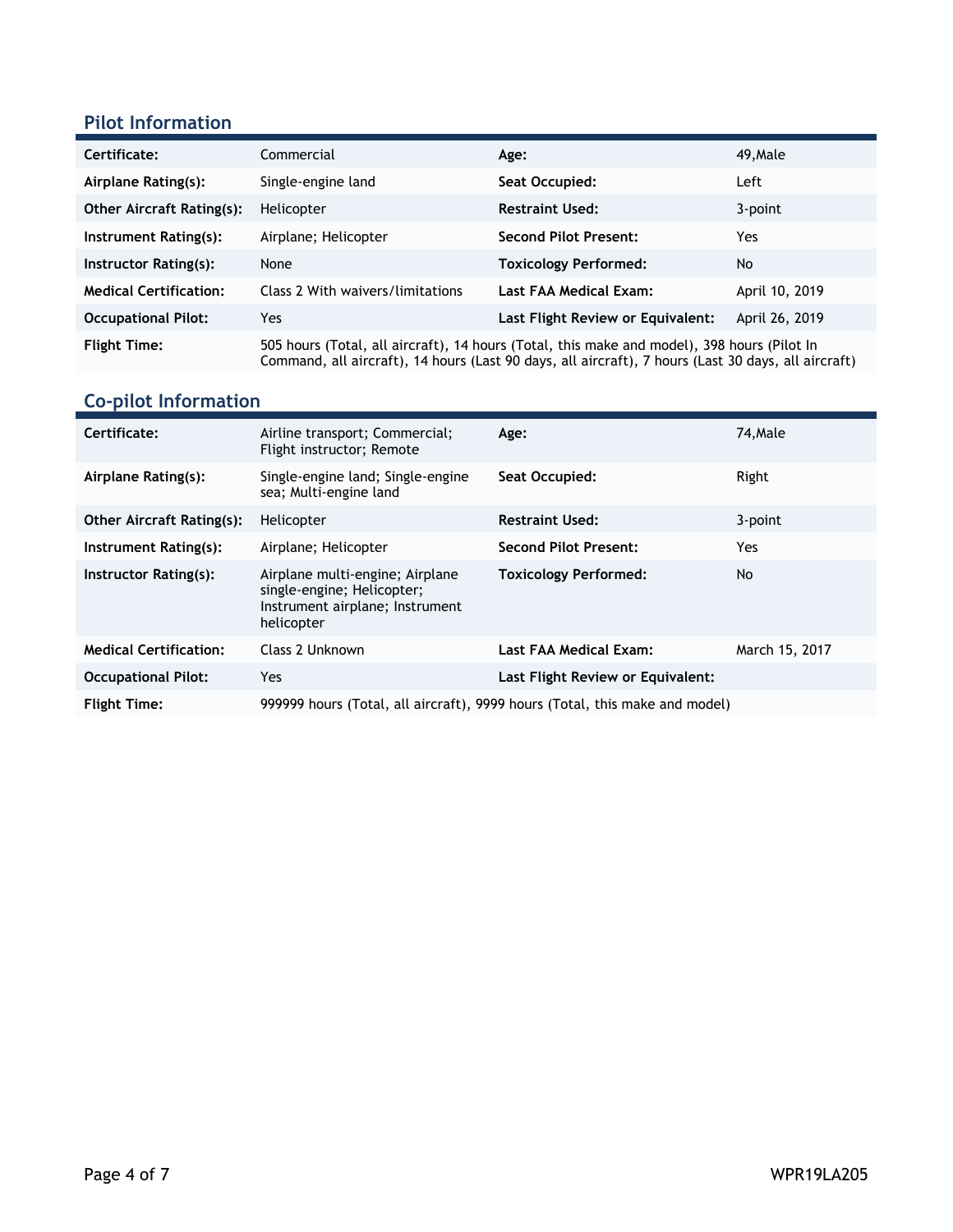### **Aircraft and Owner/Operator Information**

| Aircraft Make:                | Md Helicopter                  | <b>Registration:</b>                     | <b>N438RC</b>  |
|-------------------------------|--------------------------------|------------------------------------------|----------------|
| Model/Series:                 | 369 E                          | <b>Aircraft Category:</b>                | Helicopter     |
| <b>Year of Manufacture:</b>   | 1987                           | <b>Amateur Built:</b>                    |                |
| Airworthiness Certificate:    | Normal                         | Serial Number:                           | 0245E          |
| <b>Landing Gear Type:</b>     | <b>Skid</b>                    | Seats:                                   | 5              |
| Date/Type of Last Inspection: | February 12, 2019 Annual       | <b>Certified Max Gross Wt.:</b>          | 2311 lbs       |
| Time Since Last Inspection:   | 38 Hrs                         | Engines:                                 | Turbo shaft    |
| Airframe Total Time:          | 9497 Hrs as of last inspection | <b>Engine Manufacturer:</b>              | Rolls Royce    |
| ELT:                          | Installed                      | <b>Engine Model/Series:</b>              | 250-C20B       |
| <b>Registered Owner:</b>      |                                | <b>Rated Power:</b>                      | 420 Horsepower |
| Operator:                     |                                | <b>Operating Certificate(s)</b><br>Held: | None           |

### **Meteorological Information and Flight Plan**

| <b>Conditions at Accident Site:</b>     | Visual (VMC)                     | <b>Condition of Light:</b>                     | Night                            |
|-----------------------------------------|----------------------------------|------------------------------------------------|----------------------------------|
| <b>Observation Facility, Elevation:</b> | EUG, 374 ft msl                  | Distance from Accident Site:                   | 0 Nautical Miles                 |
| <b>Observation Time:</b>                | 21:54 Local                      | Direction from Accident Site:                  |                                  |
| <b>Lowest Cloud Condition:</b>          | Clear                            | Visibility                                     | 10 miles                         |
| Lowest Ceiling:                         | None                             | Visibility (RVR):                              |                                  |
| Wind Speed/Gusts:                       | 9 knots /                        | <b>Turbulence Type</b><br>Forecast/Actual:     | None / None                      |
| <b>Wind Direction:</b>                  | $350^\circ$                      | <b>Turbulence Severity</b><br>Forecast/Actual: | N/A / N/A                        |
| <b>Altimeter Setting:</b>               | 30.17 inches Hg                  | <b>Temperature/Dew Point:</b>                  | $21^{\circ}$ C / 12 $^{\circ}$ C |
| <b>Precipitation and Obscuration:</b>   | No Obscuration; No Precipitation |                                                |                                  |
| <b>Departure Point:</b>                 | Eugene, OR (EUG)                 | Type of Flight Plan Filed:                     | None                             |
| Destination:                            | Eugene, OR (EUG)                 | <b>Type of Clearance:</b>                      | <b>VFR</b>                       |
| Departure Time:                         |                                  | Type of Airspace:                              |                                  |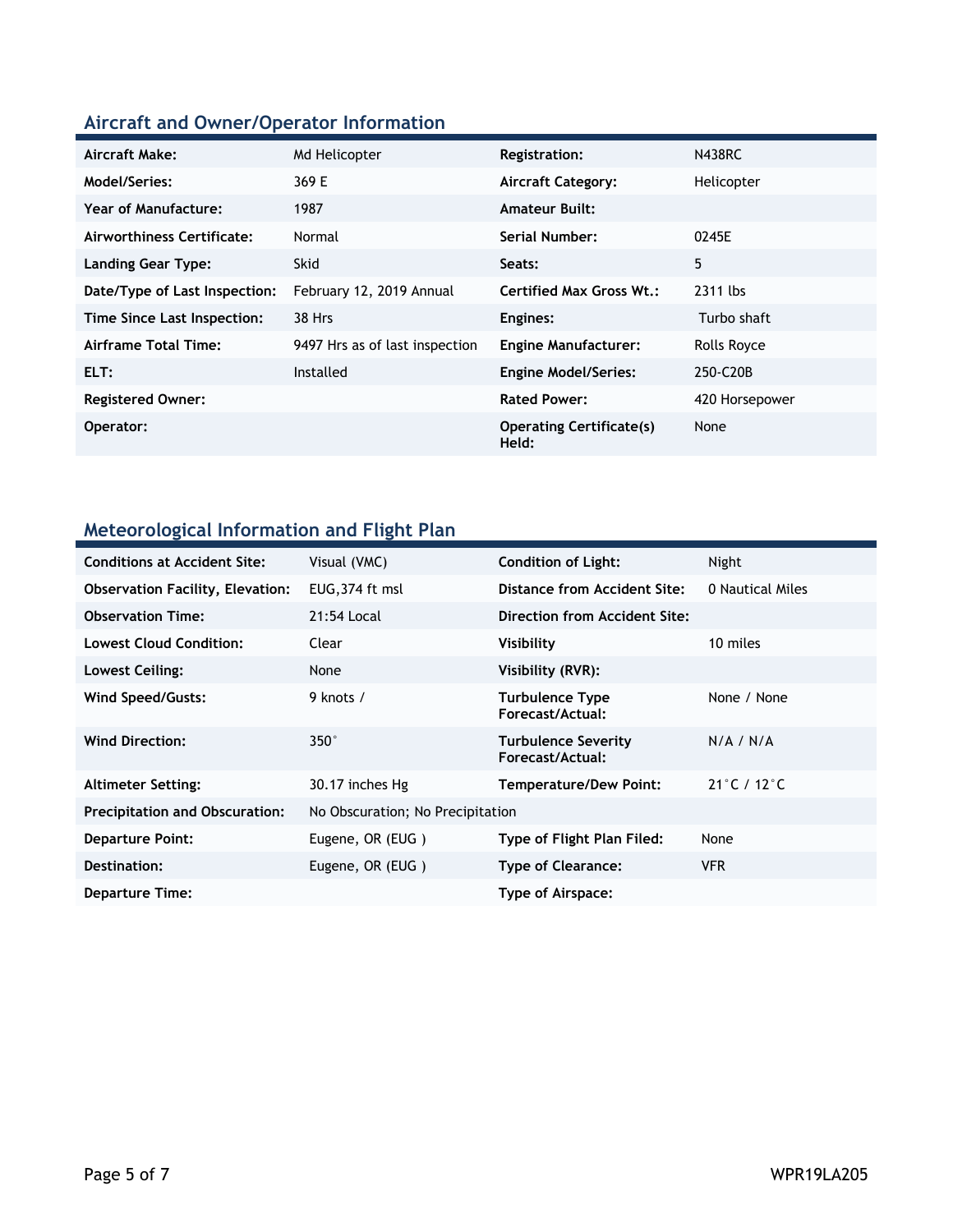### **Airport Information**

| Airport:                  | Mahlon Sweet Field Airport EUG | <b>Runway Surface Type:</b>         | Asphalt        |
|---------------------------|--------------------------------|-------------------------------------|----------------|
| <b>Airport Elevation:</b> | 374 ft msl                     | <b>Runway Surface</b><br>Condition: | Dry            |
| <b>Runway Used:</b>       |                                | IFR Approach:                       | None           |
| Runway<br>Length/Width:   |                                | <b>VFR Approach/Landing:</b>        | <b>Unknown</b> |

### **Wreckage and Impact Information**

| Crew Injuries:          | 2 Serious | Aircraft Damage:              | Substantial                 |
|-------------------------|-----------|-------------------------------|-----------------------------|
| Passenger<br>Injuries:  |           | <b>Aircraft Fire:</b>         | None                        |
| <b>Ground Injuries:</b> | N/A       | Aircraft<br><b>Explosion:</b> | None                        |
| <b>Total Injuries:</b>  | 2 Serious | Latitude,<br>Longitude:       | 44.121387, -123.207221(est) |

# **Administrative Information**

| Investigator In Charge (IIC):               | Link, Samantha                                           |                        |  |
|---------------------------------------------|----------------------------------------------------------|------------------------|--|
| <b>Additional Participating</b><br>Persons: | Dee Rice; Federal Aviation Administration; Hillsboro, OR |                        |  |
| <b>Original Publish Date:</b>               | April 21, 2022                                           | Investigation Class: 3 |  |
| Note:                                       | The NTSB did not travel to the scene of this accident.   |                        |  |
| <b>Investigation Docket:</b>                | https://data.ntsb.gov/Docket?ProjectID=99965             |                        |  |